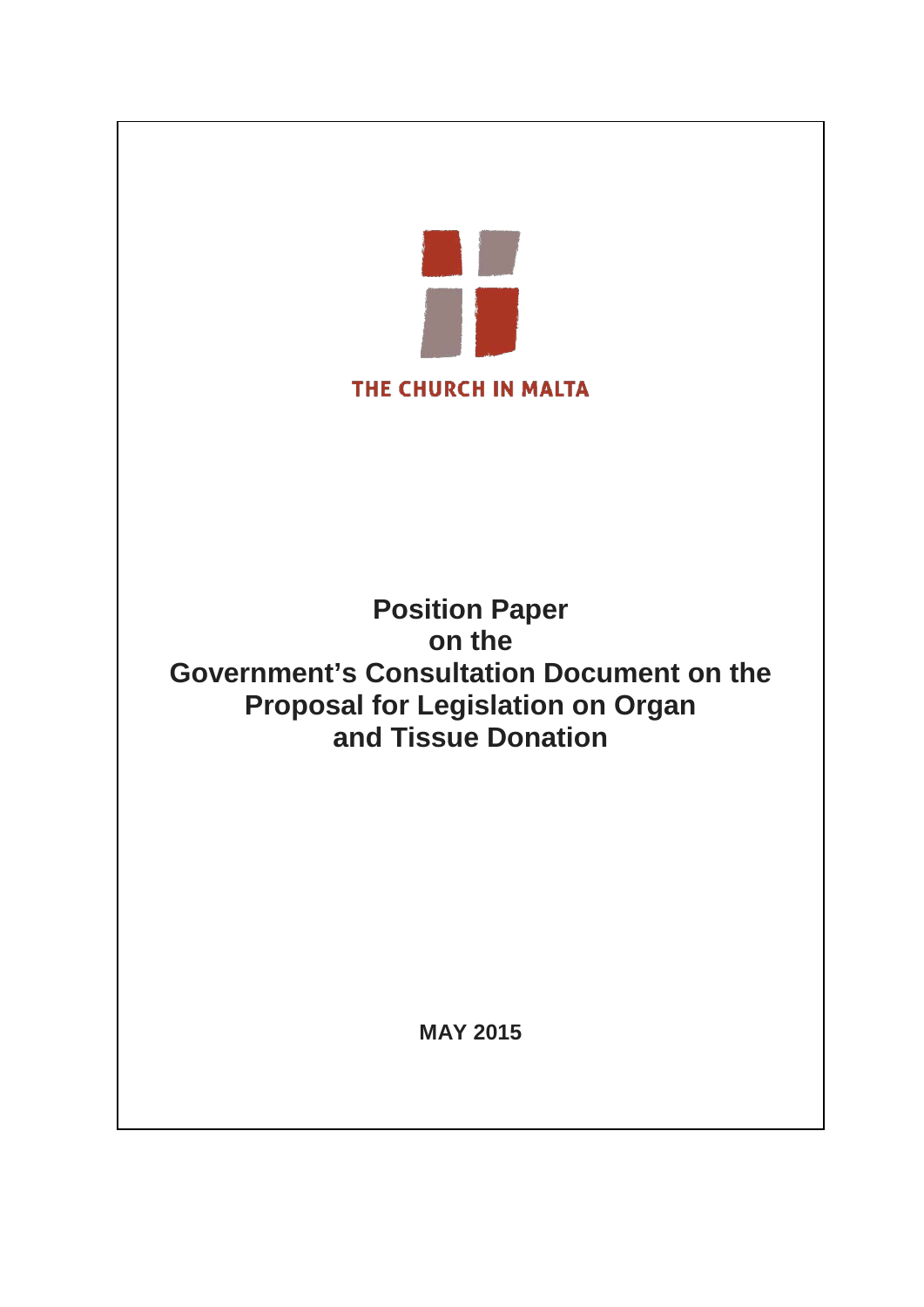# **Position Paper on the Government's Consultation Document on the Proposal for Legislation on Organ and Tissue Donation**

**\_\_\_\_\_\_\_\_\_\_\_\_\_\_\_\_\_\_\_\_\_\_\_\_\_\_\_\_\_\_\_\_\_\_\_\_\_\_\_\_\_\_\_\_\_\_\_\_\_\_\_\_\_\_\_\_\_\_\_\_\_\_\_\_\_\_\_\_\_\_\_\_\_**

Organ and tissue donation is a societal issue that demands the positive engagement of all stakeholders in civil society for its successful implementation and for achieving its goal of allowing "more lives to be saved and improve the quality of others"[1](#page-1-0) The publication of a *White Paper* and the launching of a public consultation, before legislating on the matter, can actually motivate individuals, associations and institutions to look at the current practice and see what is at stake and what is the reasonable way forward to improve it. The Government's initiative is a major step forward especially as it sets to regulate a practice that has been carried out in Malta for many years. The objective of the whole exercise is certainly good, since an adequate supply of tissues and especially organs will make a big difference to people who need them to stay alive or to improve the quality of their life.

This position paper, which has been prepared at the request of the Maltese Episcopal Conference by a group that includes experts in the field of clinical medicine, psychology, philosophy and theology, is a response to the Government's call to all stakeholders in society to participate in the development and formulation of a healthcare policy on organ and tissue donation. The Church, as one of the stakeholders in the Maltese society, wants to participate in the consultation process since this issue has social, cultural, ethical and religious dimensions. Moreover, empirical studies have shown that both faith and cultural attitudes were important influencing factors for individuals when deciding to become organ donors.

# 1. **The Current Policy**

1.1 The procurement of tissues and organs for transplantation has been going on for a considerable number of years in Malta and abroad. One envisages that the proposed legislation would enlarge the pool of tissues and organs for transplantation. However, as the *White Paper* notes, legislation that considers only efficiency has its own limitations. The system that it will be creating requires an operational mechanism that is more complex in practice than the current one. Its success depends also and, perhaps to a large extent, on how the practice that it will be establishing will fit into the Maltese social and cultural, and religious context. However, before we can gauge the necessity of any reform, the status of our current system warrants consideration.

1.2 It is very important to point out that the current procurement rate compares very well with that in the other EU Member States. In fact, in 2013, Malta placed second in organ donation according to a study, published by the Netherlands Institute for health services research in 2013, on the uptake and intake of the EU Action Plan on

<span id="page-1-0"></span><sup>1</sup> *Proposal for Legislation on Organ and Tissue Donation. A Maltese Governments White Paper*, p. 3.  $\overline{a}$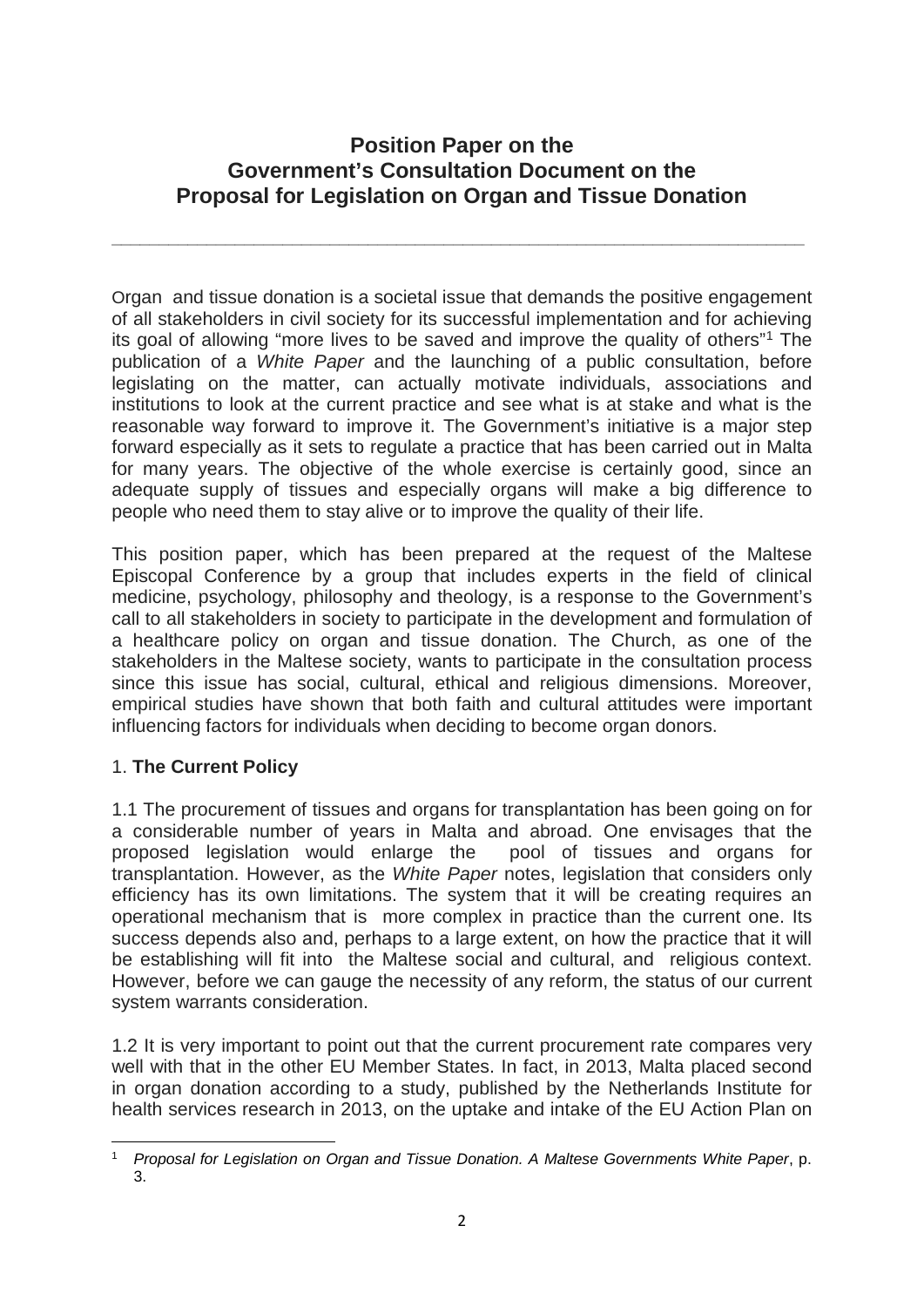organ donation and transplantation (2009-2015). This study notes that "with a deceased donation rate per million population higher than 20 million, Malta's deceased donation rate per million population is amongst the highest included in this study.["2](#page-2-0) The results are similar with respect to living kidney donation: "With a living kidney donation rate per million population higher than 10 million in 2011, Malta's kidney living donation rate per million population is among the higher of the countries included in this study."[3](#page-2-1)

1.3 The following statistical information gives a more specific picture of the situation. In Malta, a total of 151 cadaveric transplants were carried out in the 15 year period between 1999 and 2013 giving a cadaveric transplant yearly rate of 25, extrapolated to rates per million population (pmp), which is not too far from the results obtained by Spain, which heads the table in cadaveric renal transplants.

Live donor transplants in Malta account for 20% of all transplants (as opposed to only 3% in Spain). Combining deceased and living kidney transplants in Malta gives a figure of 32 pmp. This means that the present system is functioning well, so that we should not try to overhaul it but to improve it.

The point is certainly not to minimize the importance and urgency of a comprehensive legislative framework for the current practice of organ and tissue procurement. Yet, it is certainly indicative that there is something very positive and effective in the current practice, which can well provide a sound basis for further development.

Do we need to change a system that is already giving good results without raising serious ethical, cultural and religious issues? Would it be more reasonable to embark on a national action plan to consolidate a system that in actual fact is already widely accepted by so many stakeholders and the public in general? Do we need a change in our system when doctors at the Intensive Therapy Unit in MDH state that the number of refusals is close to nil when relatives are requested to consent for postmortem organ donation? So why should one oblige people to do what they are ready to do voluntarily? Will a change in the current system damage or promote the relationship of trust between clinicians caring for patients at the end of life and their families? Why changing a system that has worked for over 30 years thanks to the dedicated service of our doctors and nurses?

# 2. **Organ Donation as an Act of Giving**

2.1 In the first sentence of the foreword to the White Paper, the Hon. Parliamentary Secretary for Health, Dr. Chris Fearne, rightly refers to organ donation as the "greatest gift of all" – and this is the way that organ donation should always be perceived – i.e. a voluntary gift for the benefit of individuals who are most deserving of it. A necessary dimension of a gift is that it must be given; it is an act of uncompelled generosity. One cannot receive a gift from the other if the other has not consented to the giving. Without that consent, the practice becomes *taking and* 

<sup>2</sup> *Actor study*, Nivel 2013, p.88.  $\overline{a}$ 

<span id="page-2-1"></span><span id="page-2-0"></span><sup>3</sup> *Ibid*.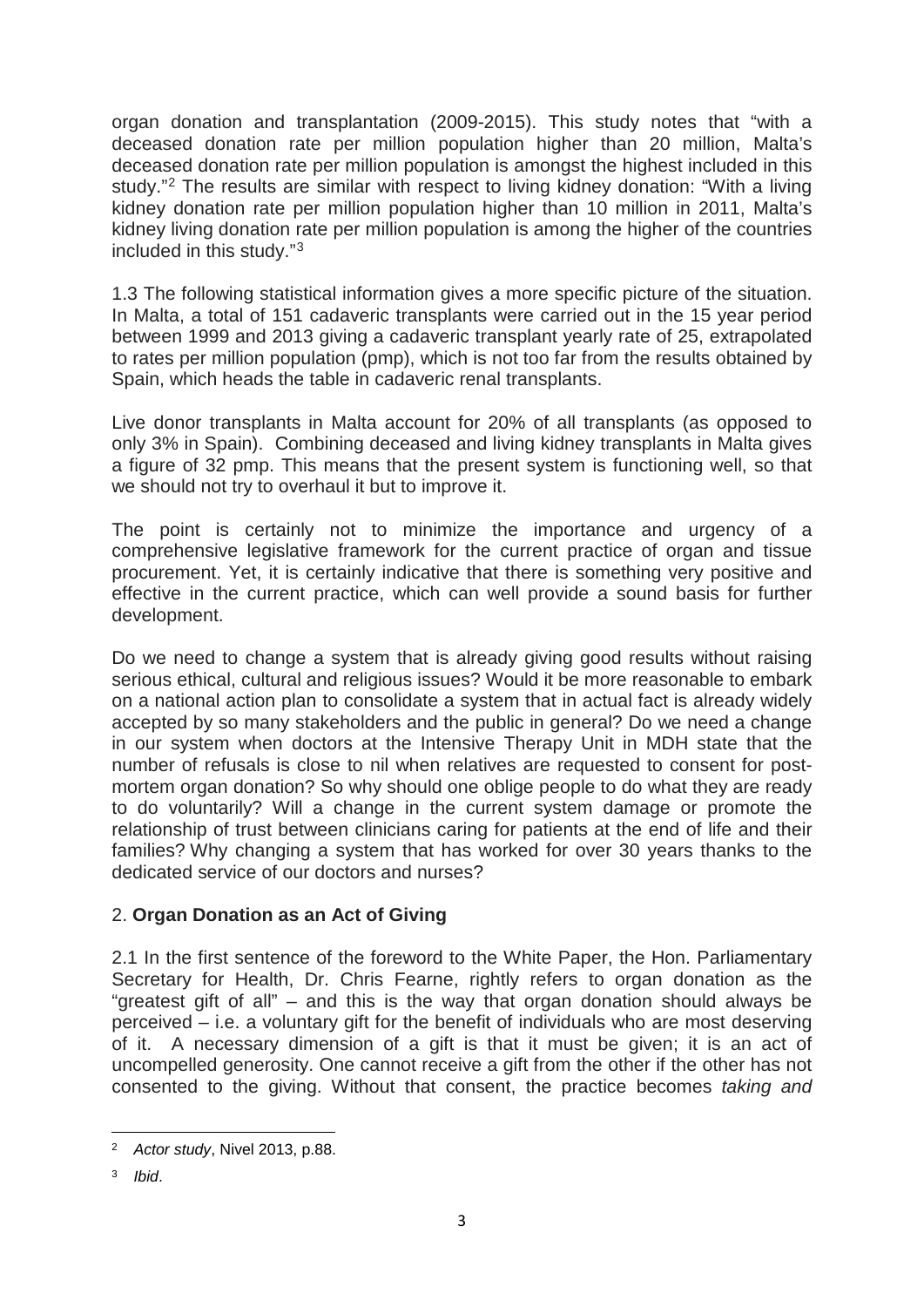*getting* rather than *giving and receiving* organs. The notion of altruism and of giving organs and tissues is important to preserving human dignity and integrity.

2.2 Since the first successful transplant procedure in the early fifties, the Catholic Church has explicitly supported both living organ donation and the procurement of organs from the dead. Pope Francis describes the act of organ donation as "a testimony of love for our neighbour" when he met with the Transplantation Committee for the Council of Europe which gathered in Rome in October 2014. From a Catholic moral perspective, organ donation is justified by the principles of charity and solidarity. The donor fulfils the Lord's great challenge to his disciples: "This is my commandment, that you love one another as I have loved you. Greater love has no man than this, that a man lay down his life for his friends" (John 15:12–13).

Organ donation is an act of self-gift of the human person. As Pope John Paul II noted in an address to an international congress on transplants, "Every organ transplant has its source in a decision of great ethical value: 'the decision to offer without reward a part of one's own body for the health and well-being of another person.' Here precisely lies the nobility of the gesture, a gesture which is a genuine act of love."[4](#page-3-0)

The stipulation that an organ donor must explicitly and freely consent to the donation, prior to organ procurement, is a necessary ethical requirement for two reasons. First, informed consent affirms and protects the intrinsic dignity and inviolability of the human person who is a steward, not the master, of his/her own body. Secondly, informed consent respects the essential formality of the donated organ as a gift that one person gives to another. Accordingly, neither the individual nor anyone else, certainly not society, may treat the human body, or any of its organs, as property that can be taken and distributed at will. The donation of our organs is not something that can be presumed, for then it would no longer be a donation. The language of donation should be used honestly and is only applicable where there is a relationship of giving.

2.3 The White Paper presents different options, basically an opt-in system, where persons give their explicit consent, and an opt-out system where those who do not signify their refusal to donate their organs are understood to be in favour.

The system that safeguards the *dimension of gift* in the act of organ donation is the *opt-in* system. For this reason we are in favour of an opt-in system, where the donors explicitly signify their wish to donate their organs. On the other hand, the *opt-out* system precludes the person's possibility to freely express his/her decision to donate his/her tissues and organs, thus undermining the dimension of gift that requires the explicit and free informed consent of the human person. One of the objectives highlighted by the White Paper is to create a framework that is "in alignment with the Maltese culture of generosity and altruism",<sup>[5](#page-3-1)</sup> and such culture can be sustained if the legislation offers Maltese citizens the possibility to express their decision on organ donation.

<span id="page-3-0"></span>JOHN PAUL II, *Address to the 18<sup>th</sup> International Congress of the Transplantation Society (29 August* 2000), 3. **.** 

<span id="page-3-1"></span><sup>5</sup> White Paper, p. 3.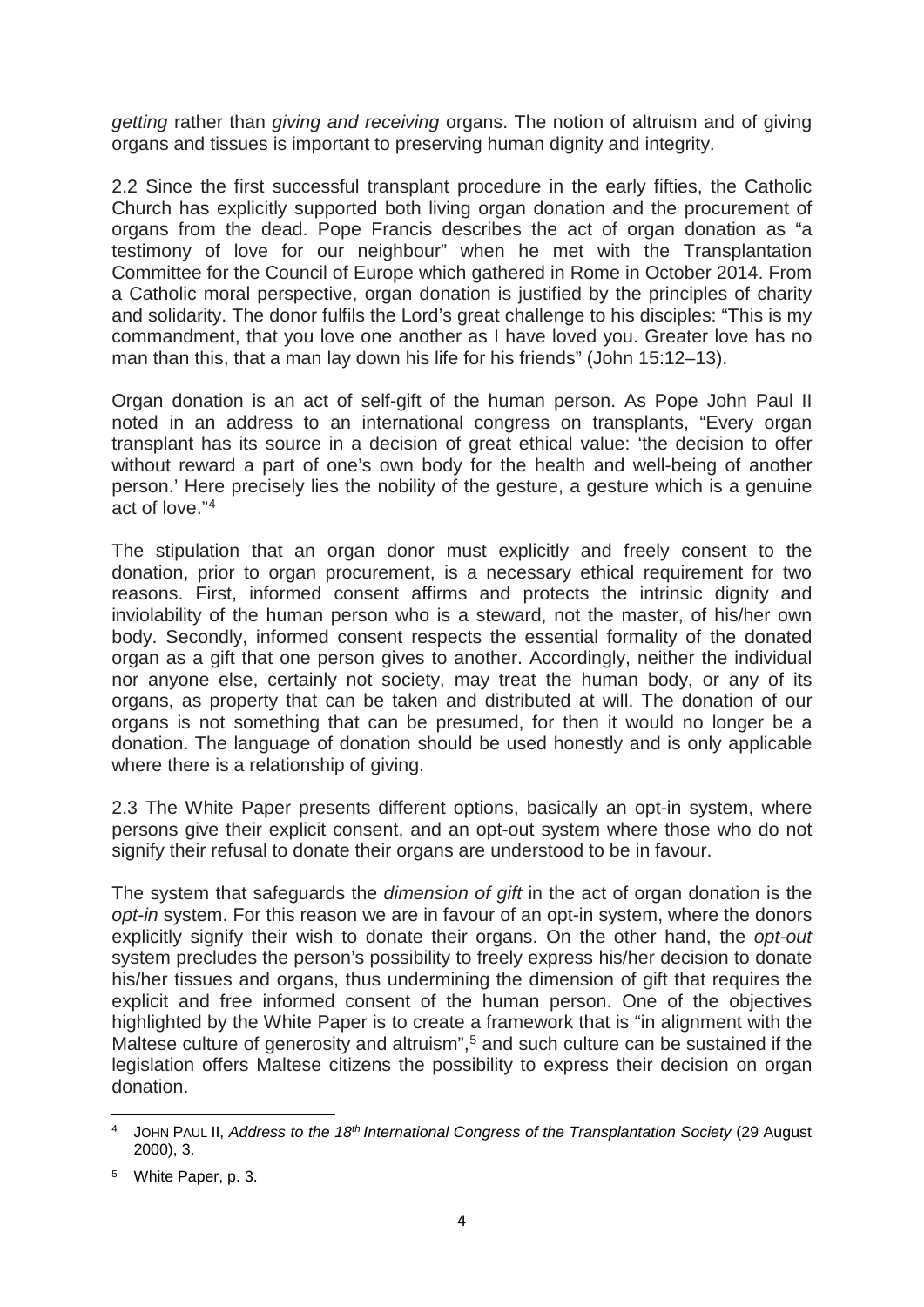In an opt-out system the State assumes the power over the body of the dead person (in the absence of explicit refusal). The corpse remains symbolically related to the deceased person and thus cannot be simply used as an *organ depository* unless the person has expressed such a wish before his/her death. In those cases when no preference has been expressed by the deceased person, the decision should be taken by relatives, not by the State. In an opt-out system there is the risk that what should be considered as a "donation" loses its significance as an act of giving and can also be interpreted as lacking in the respect (*pietas*) that the living ought to give to the deceased.

Moreover, an opt-in system is more likely to be accepted by the general population as it leaves the decision in the hands of the individual "making the gift". Transplant recipients are more likely to accept an organ if they know that it has been positively given – presumed consent renders it an action by default. Family members should be consulted; the family is a valuable source of information about a deceased's previous health condition and this reduces potential medical risks in removing organs without full discussion with the family. The presence of a definite (as opposed to a presumed) consent makes it easier for the family to understand and comply with the expressed wishes of the deceased.

2.4 Studies show that, in general, countries adopting opt-out systems have a higher total number of kidneys donated. The latest study is "An international comparison of deceased and living organ donation/transplant rates in opt-in and opt-out systems: a panel study" by Lee Shepherd, Ronan E O. Carroll, Eamon Ferguson. [6](#page-4-0) The donation/transplantation in relation of the opt-in and opt-out systems varies from one country to another. For example Austria and Denmark both adopt opt-out systems yet their deceased kidney donor rates per million population are 18.8 and 11.5 respectively, as opposed to Spain which also operates an opt-out system with a transplant rate of 35 pmp. Countries like Germany and the United States operate an opt-in system with transplant rates of 15.3 pmp and 25.9 pmp respectively.

Indeed, Spain has the highest rates of transplants, a trend that has been noted since the early 1990s; yet an opt-out system has been in operation since 1979 and it is generally acknowledged that the higher transplant rates have not been due to presumed consent *per se*, but due to improvements in the transplant co-ordination network, effective investment in transplants logistics, staffing and administrative coordination and improving the quality of information on organ donation available to the public.

The study quoted above, however, also shows that the rate of live transplants diminishes significantly in countries adopting an opt-out system – for example, the proportion of live to cadaveric donations is about 1 in 3 in UK, US and Israel (all adopting an opt-in system); in Spain only 3% were from living donors in 2006. Some

<span id="page-4-0"></span><sup>6</sup> Lee SHEPHERD, Ronan E.O. CARROLL, Eamon FERGUSON, *"*An international comparison of deceased and living organ donation/transplant rates in opt-in and opt-out systems: a panel study", *BMC Medicine* 12 (2014) 131. **.**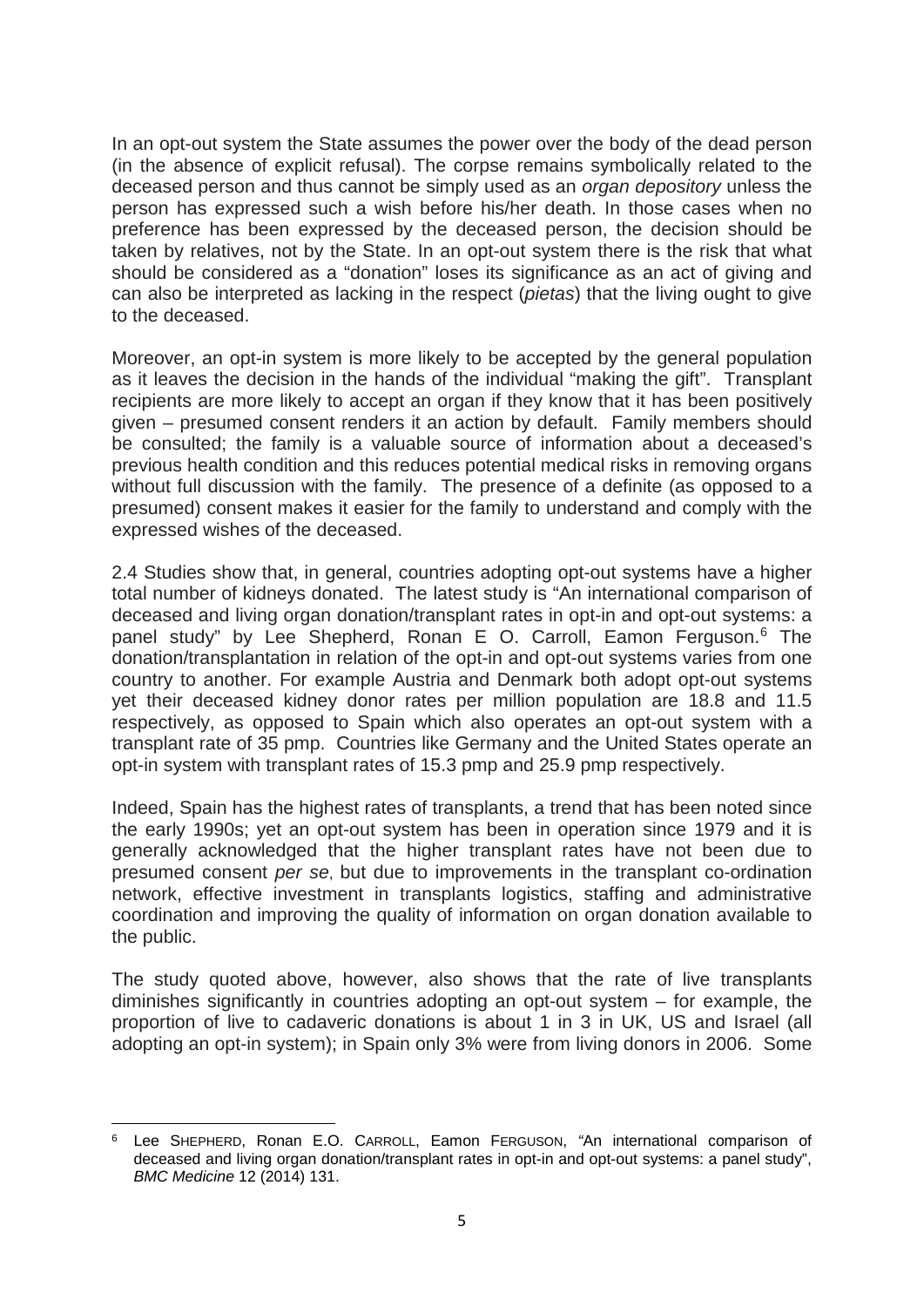figures for live organ donation 2011 were as follows: Opt out countries – Austria 6 pmp, Finland 2.4, Italy 3.5, Spain 6.6; opt-in countries Germany 9.7, UK 16.5.[7](#page-5-0)

### 3. **Ethical Issues**

3.1 One fundamental ethical issue related to the introduction of an opting-out system is the argument of whether or not persons have a right over their body and whether it is their property. Those who believe that we own our bodies and that this right is transferred to the next of kin upon one's death, argue that the State has no right to remove organs from a dead person without having the family's consent or a living will stating that the person wants to donate his/her organs. There are others however who believe that ownership of organs rests with the State, and that it is right and just for the state to delegate its authority to the hospital and transplant team so that these can authorize the removal of organs from dead persons and give them to patients in need of a transplant. Patients, they argue, should not depend on the generosity of others. This line of thinking in favour of the opt-in or opt-out systems based on the paradigm of ownership is inadequate since the body is not something that we own but is the mode in which we are present to each other and communicate with each other.

3.2 Tissue and organ donations from living persons may be justified solely for therapeutic reasons, taking into account various clinical factors: "urgency, the probability of successful transplant surgery given the patient's condition, the prospect that the organ will thrive, and, as a final consideration, the order of priority of the request".[8](#page-5-1) What the Oviedo Convention states in this regard is relevant in this context: "Removal of organs or tissue from a living person for transplantation purposes may be carried out solely for the therapeutic benefit of the recipient and where there is no suitable organ or tissue available from a deceased person and no other alternative therapeutic method of comparable effectiveness."[9](#page-5-2)

The new law on organ donation should clearly prohibit the transplantation of those organs that ensure personal and procreative identity, namely, the brain and the gonads.[10](#page-5-3) Gonadal transplant is unethical if it is used to treat a problem of infertility for two reasons: (1) it is not aimed to save a person's life; (2) it causes a disturbance in the recipient's personal identity.

3.3 An important ethical issue related to organ donation is the issue of financial remuneration. The White Paper's condemnation of underground markets

<span id="page-5-0"></span><sup>&</sup>lt;sup>7</sup> EU Publication:  $7<sup>th</sup>$  Journalistic Workshop on Organ Donation and Transplantation; 7 October 2013.  $\overline{a}$ 

<span id="page-5-1"></span><sup>8</sup> Elio SGRECCIA, *Personalist Bioethics. Foundations and Applications*, National Catholic Bioethics Center 2012, 640.

<span id="page-5-2"></span><sup>9</sup> COUNCIL OF EUROPE, *Convention for the Protection of Human Rights and the Dignity of the Human Being with regard to the Application of Biology and Medicine: Convention on Human Rights and Biomedicine* (Oviedo, 1997), art. 19, 1.

<span id="page-5-3"></span><sup>&</sup>lt;sup>10</sup> "The brain and the gonads may not be transplanted because they ensure personal and procreative identity respectively. These are organs which embody the characteristic uniqueness of the person which medicine is bound to protect." PONTIFICAL COUNCIL FOR PASTORAL ASSISTANCE AND HEALTH CARE WORKERS, *Charter for Health Care Workers* (1995) 88.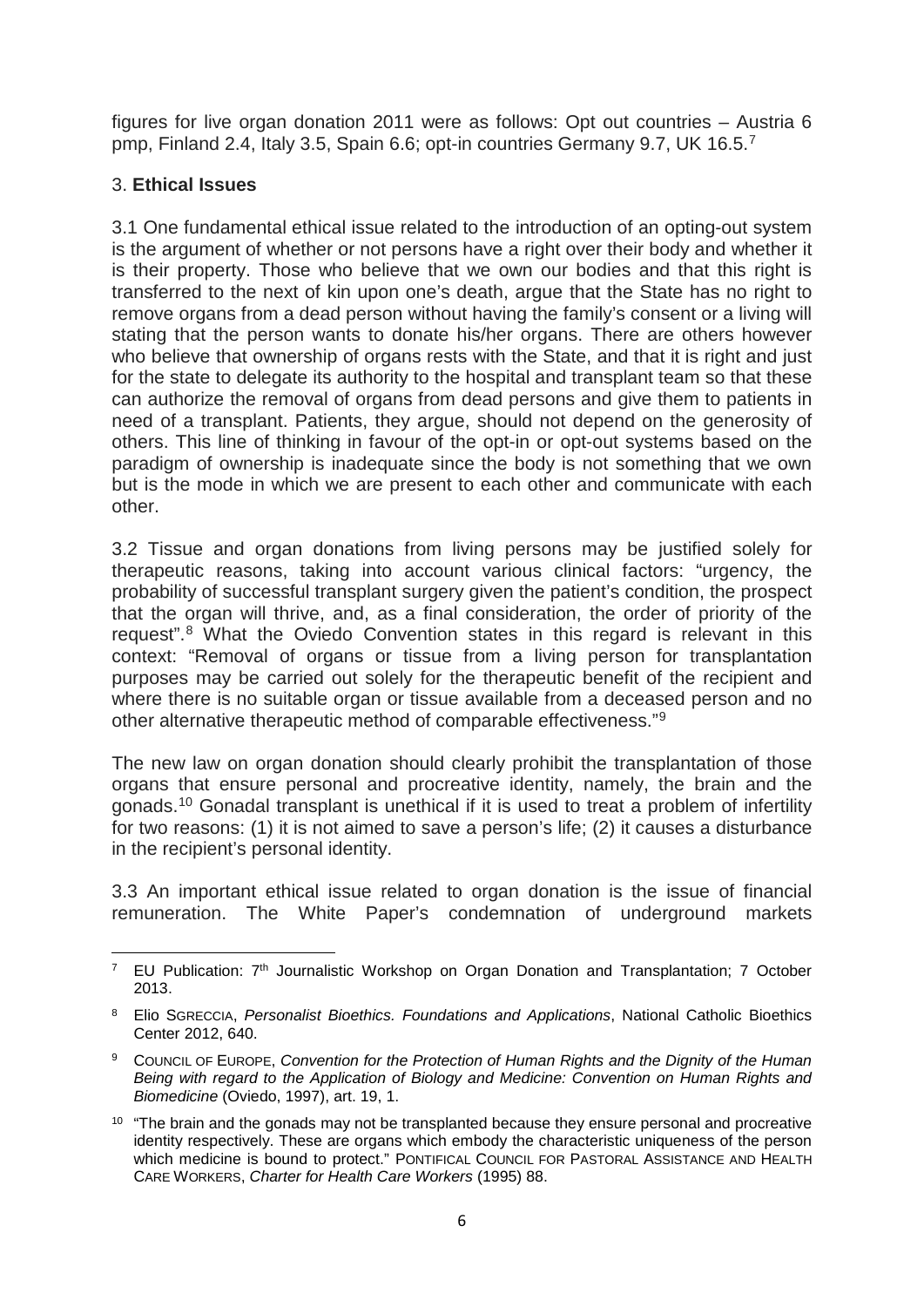surrounding organ trafficking and its proposals to counter it are praiseworthy. The *Oviedo Convention* in article 21 on the prohibition of financial gain states clearly that "the human body and its parts shall not ... give rise to financial gain". Moreover, the Additional Protocol to the *Oviedo Convention* concerning Transplantation of Organs and Tissues of Human Origin reiterates in article 21 that the commercialization of the human body is against the human dignity and integrity of the human person. Furthermore, the same article states that advertising the need for or availability of organs or tissues, with a view to offering or seeking financial gain or comparable advantage, should be prohibited. The same principle applies in the case of living organ donors although it may be permissible for such donors to receive reimbursement of expenses such as loss of earnings which are reasonably attributable to the donation.

3.4 The ethical principles framed by the *Live Organ Transplant Advisory Committee* (LOTAC) – to which the White Paper refers – should form part of the criteria of live organ transplants. The principles are the following:

- a) The donor is willing to donate the organ (principle of autonomy);
- b) The donor is well informed by his specialist and consents freely (principle of free and informed consent);
- c) The donor is not being subjected to coercion or duress (principle of noncoercion);
- d) The donation is free and is not subject to a financial or material consideration (principles of dignity, integrity and non-commercialisation);
- e) The risk to the donor's health is acceptable (principle of non-maleficence);
- f) The recipient will benefit from the procedure (principle of beneficence).

3.5 The allocation of organs raises the ethical issue of distributive justice. Clear guidelines need to be drawn up with regard to eligibility and relative need of patients on renal replacement therapy who are waiting for a transplant. The distribution of organs should be based on the medical assessment of relative need, urgency and outcome, and how long a person has been on the waiting list. It is important to identify factors that should not be taken into account, such as:

- a) race, nationality, religious belief, gender, marital status, sexual orientation, social status, disability or age (except where conditions associated with the patient's age or gender directly determine the likelihood of a poorer outcome);
- b) willingness of family members to be donors (after death);
- c) need for a transplant arising from the patient's past behaviour;
- d) capacity to pay; or
- e) willingness to participate in experimentation, except where it is a trial for a novel transplant procedure that requires follow-up and audit;
- f) advertising for organ donation to a specific recipient.

3.6 In general one considers the use of an organ from a live donor only if the following conditions are met:

- a) surgery to remove the organ is not dangerous,
- b) donor's life can continue normally after the donation,
- c) donor will not need prolonged and chronic medical care,
- d) success rate in the recipient is quite high.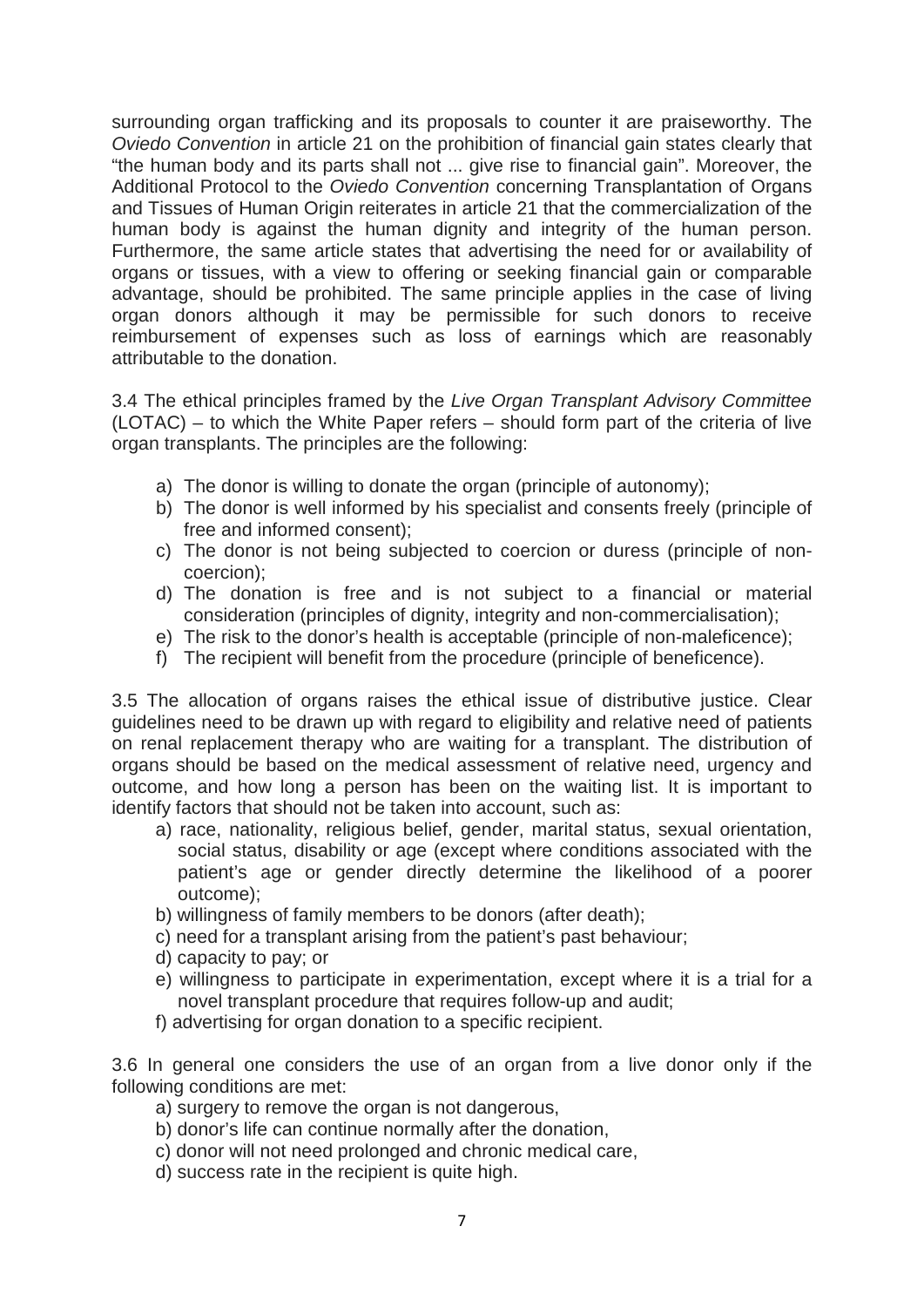#### 4. **Concerns**

4.1 The current procurement system draws much of its power and success from the altruism that people show for each other. People in general are disposed to help each other by offering an organ or a tissue after their death and, sometimes even during their life, to somebody who needs it to remain alive or to improve the quality of one's life. It seems, however, that the *White Paper* is rather prejudiced against a system that is exclusively based on altruism. "Exclusive reliance on the present altruistic tissue and organ procurement processes in many countries and also in Malta", it says, "is not only rife with problems, but also improvident."<sup>[11](#page-7-0)</sup>

Rightly enough, the *White Paper* is far from saying that an opt-out system is preferable, because it is more efficient in procuring organs for transplantation. Efficiency is at best only one aspect that needs to be considered in the ethical evaluation of a particular action or practice. There are other aspects that have to be taken into account. Very often, these present themselves in the form of what are called *concerns* that people may have about a certain course of action.

The *White Paper* mentions two concerns which people *often* have about an opt-out system. One is that individuals would lose rights over their bodies and the other is that the power to remove organs for transplantation would be in the hands of the state.<sup>[12](#page-7-1)</sup> The two are inter-related. If one argues on the basis of the right over one's body, the power that the state acquires over your and my body as a result of an optout system will surely be a source of concern. The assumption behind this kind of argument is that the rights over our bodies are a species of property rights. The image implied is that my body is something that I own. So when I am giving an organ, I am *disposing* of part of my body. The ownership image does not bring out fully the significance of what people are doing when they are giving a tissue or an organ. On the contrary it is hiding, if not altogether distorting, the nature of organ donation as a *gift* that people are making to each other. Introducing the concept of opting-out might create fear in many people. Different people have different representations of organ donation and these have to be taken into consideration when changing practices.

4.2 A delicate ethical issue related to organ donation *ex mortuo* is about the criteria that should be observed in order to ascertain that the body from which organs are to be procured is actually a dead human body. The Additional Protocol to the *Oviedo Convention* concerning Transplantation of Organs and Tissues of Human Origin states in article 16 that "organs or tissues shall not be removed from the body of a deceased person unless that person has been dead in accordance with the law". The White Paper refers to the fact that "in Malta the Harvard principle of Brain Death is *very often* adopted" mentioning the principle's six criteria.[13](#page-7-2)

 $\overline{a}$ 

<span id="page-7-0"></span><sup>11</sup> White Paper, p. 23.

<span id="page-7-1"></span><sup>12</sup> White Paper, p. 26.

<span id="page-7-2"></span><sup>&</sup>lt;sup>13</sup> White Paper, p. 12: "Cadaveric and live organ donations". The White Paper does not include a reference to the source from where information is taken. A possible source is *McGraw-Hill Concise Dictionary of Modern Medicine,* McGraw-Hill 2002.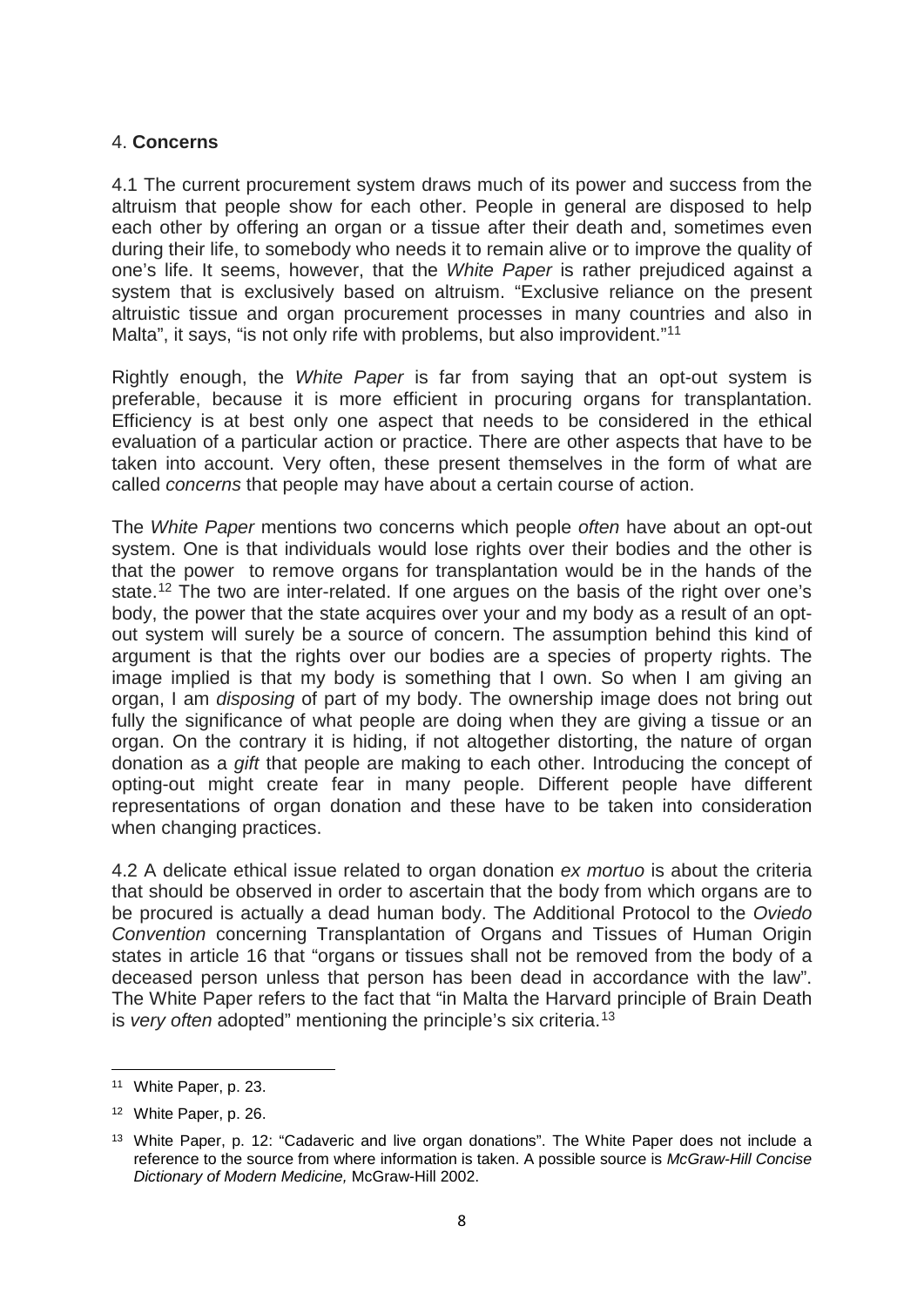Brain death, to be understood as the death of the *whole* brain (brain and brain stem), is by far (according to medical and scientific knowledge to date), the most adequate principle to determine the death of a human person since the complete and irreversible loss of all the functions of the brain and brain stem mark the end of the person's life as a living organism.

Consequently, the need to procure organs should not make room for other principles such as the cortical death principle (that states that it is sufficient that the upper brain functions cease in order to declare that a person is dead) that in fact can only indicate the loss of some functions but not the death of the human organism. It is also the case that several of the countries, including Spain, that have comparatively higher donation rates also have stricter practices in relation to diagnosing death by the neurological criterion. Most countries with higher donation rates also require ancillary testing showing absence of blood flow to the brain, and do not rely on the clinical criteria for brain stem function alone. It may well be that there is greater public confidence in the diagnosis of death by health professionals in those countries, and that this has led to greater acceptance of organ donation. Moreover, a sufficient waiting time should be respected in order to determine the irreversible loss of the functions of the whole brain. Such waiting time – not specified in the White Paper – should be determined by science and law and be ethically reasonable.

Organ procurement may take place from *heart-beating cadavers* – presuming that all criteria for death determination as mentioned above are respected. In this case, the heart continues to beat due to its intrinsic capacity because of artificial respiration. Such procedure allows maintaining the functioning of the organs (and their viability) for transplantation.

Some counties, in order to increase organ donation, have started the practice of retrieving organs from *non-hearth beating bodies*. In this context, an ethical debate arises as to when to withdraw artificial respiratory support. The problems regarding such practice are: the lack of sufficient time to ascertain the irreversibility of all functions; the refusal to resuscitate a person whose organs could positively respond thus prolonging his/her life (even if for a short time); and the pressure to hasten the determination of death in order to procure healthy organs. These contentious issues need further study.

4.3 The White Paper suggests as a possible option in a opt-in system that "children over 12 years of age who are considered legally competent to register themselves can be given the opportunity to register as organ donors, but only after extensive education to empower educators, parents and guardians to discuss the issue is provided."[14](#page-8-0)

The White Paper does not offer any reasonable grounds to explain the choice of 12 years as an age threshold for minors to be able to register themselves, except the fact that this possible in Scotland. One must point out, however, that in Scotland, children as young as 12 are prosecutable in court, can be given a custodial sentence, may choose legal representation and can apply for legal aid or assistance

**.** 

<span id="page-8-0"></span><sup>14</sup> White Paper, "Possible Options", p. 31.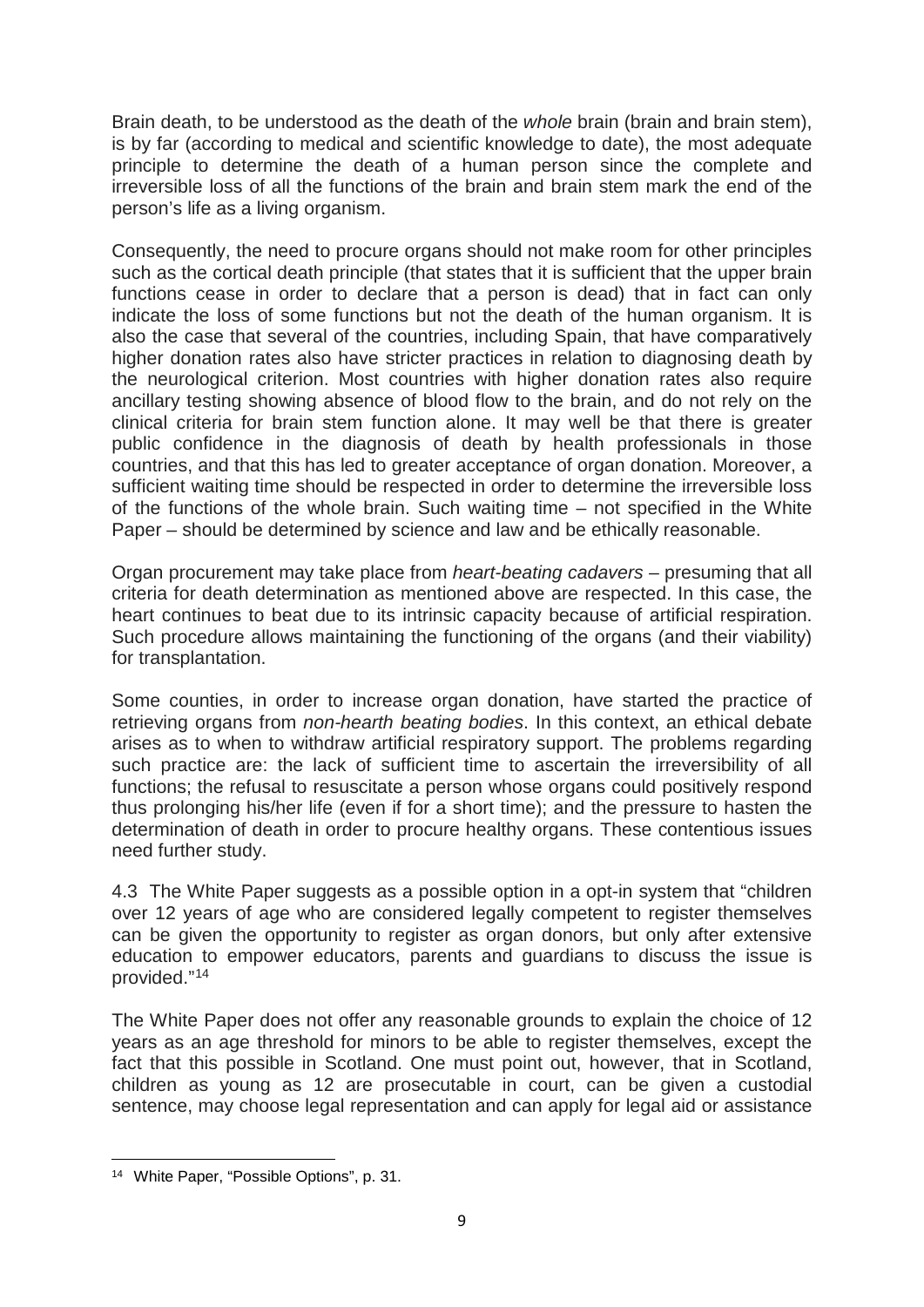if they have sufficient understanding.<sup>[15](#page-9-0)</sup> This is not the case in Malta. Indeed, locally, the age of criminal responsability has been increased in 2014 from 12 to 14 years of age.[16](#page-9-1) This was a step in the right direction which must be followed in other areas. Moreover, if the law on organ donation were to presume that children above the age of 12 were of sufficient understanding to give permission for organ donation, would this not open the possibility of presuming sufficient understanding and competence to decide also for other issues, such as the right to vote, to work (and possibly stop attending school), to live and travel by themselves, and so on?

Moreover, even though the White Paper seems to have donation of organs *ex mortuo* in mind, there is no clear distinction between minors as donors *ex mortuo* and minors as donors *ex vivo,* thus making it possible that at the age of 12 a minor would be capable to decide whether to be a living donor. This, in fact, seems to be another lacuna of the White Paper, since one may argue that the possibility of when minors could be considered for donation *ex vivo* are not spelled out. For example, in which cases are minors allowed to be organ donors ex vivo (e.g. kidneys)? Is this possible only between siblings or may minors be allowed to donate organs to their parents? Is the minor's refusal in such cases binding? Will such decisions be left to the discretion of an ethical committee, or to a judicial ruling which respects the best interests of the child? Furthermore, if the law will presume a sufficient understanding for 12 year olds to register for organ donation, will 12 year olds be similarly presumed to have a sufficient understanding to decide to donate blood, for example?

Our concern is that the proposal that twelve-year-olds should be considered legally competent to become an organ or tissue donor is contradicted by psychological studies and the same Maltese law which considers a minor at that age not yet mature enough to make decisions by himself/herself or be held fully responsbile for his/her actions. Thus, the age threshold for organ donation and tissue in the case of minors needs more thought and reflection.

In fact, the suggested age seems to contradict various studies which show – as the American Academy of Paediatrics observes – that

> [...] the ability to understand the risks and benefits of donation and to make an informed decision improves with the developmental maturity of the minor. There exist some data to suggest, at least in hypothetical cases, that older adolescents make decisions as well as their adult counterparts, but there is not a specific age at which these capacities uniformly exist. Case-by-case review by the transplant team and an independent advocacy team is necessary. Additional consultations by a psychiatrist and/or an ethics committee are recommended for younger minors.[17](#page-9-2)

<sup>15</sup> http://www.organdonationscotland.org/am-i-eligible.  $\overline{a}$ 

<span id="page-9-1"></span><span id="page-9-0"></span><sup>16</sup> http://www.timesofmalta.com/articles/view/20140122/local/age-of-criminal-responsibility-beingraised.503555.

<span id="page-9-2"></span><sup>17</sup> Laine FRIEDMAN ROSS et al., "Minors as Living Solid-Organ Donors", in *Pediatrics* 122/2 (1 August 2008), 454-461, 459.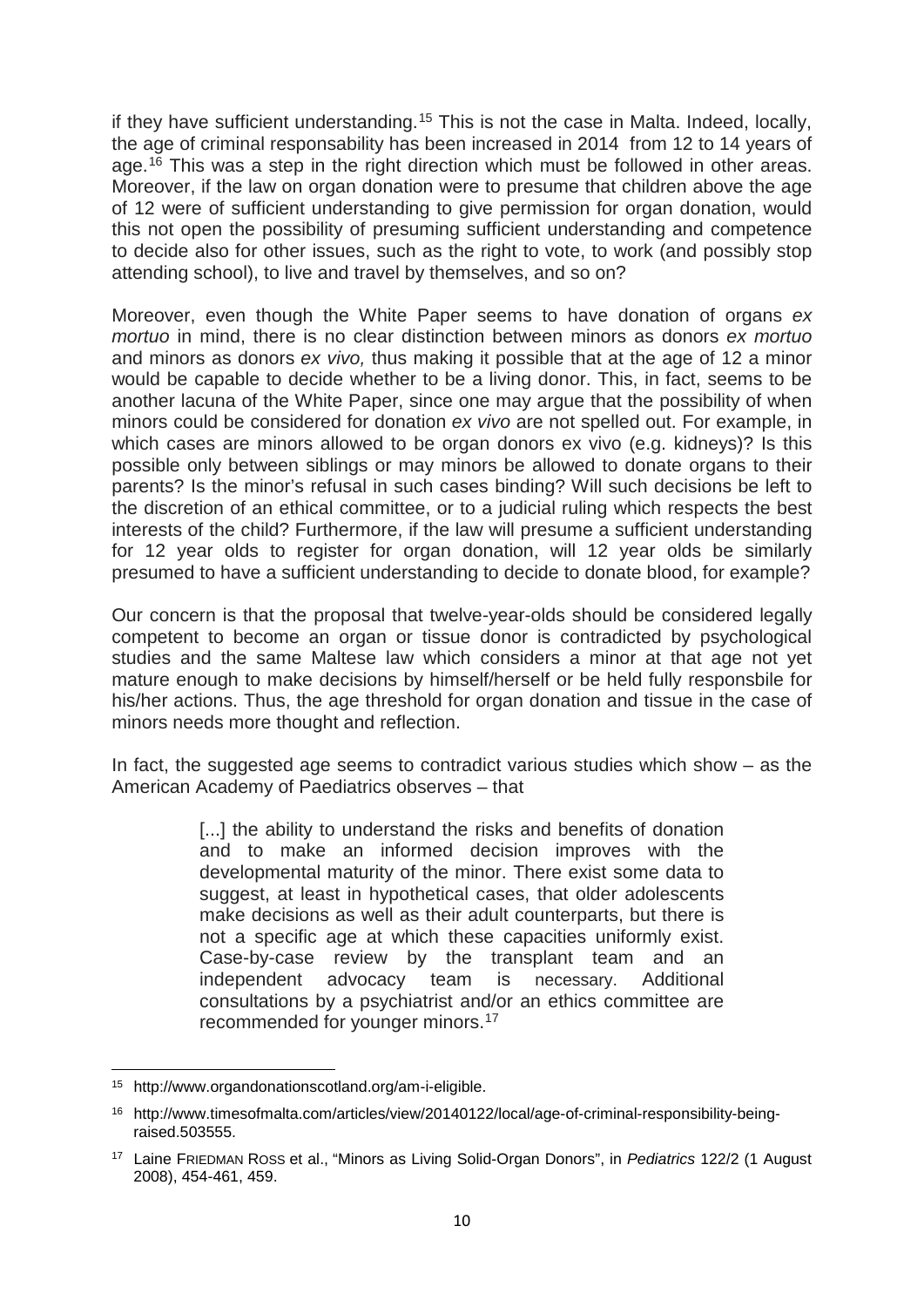Thus, considering that in Malta a 16-year-old Maltese citizen is being given the right to vote in the local elections, and can work, it would be more logical if minors under the age of 16 would be considered unable to give a free and informed permission to register to become an organ donor. Younger children may become organ donors *ex mortuo* with the permission of their parents under a soft opt in system.

Therefore, a twelve-year-old's decision to donate his/her organs or tissue should involve the explicit consent of the parents or legal guardian, not excluding – as the *Oviedo Convention* states – that, "the opinion of the minors shall be taken into consideration as an increasingly determining factor in proportion to his age and degree of maturity".[18](#page-10-0) Consequently, article 20 of the *Oviedo Convention* on the protection of persons not able to consent to organ removal should apply:

a) No organ or tissue removal may be carried out on a person who does not have the capacity to consent under Article 5.

b) Exceptionally and under the protective conditions prescribed by law, the removal of regenerative tissue from a person who does not have the capacity to consent may be authorised provided the following conditions are met:

- (i) there is no compatible donor available who has the capacity to consent;
- (ii) the recipient is a brother or sister of the donor;
- (iii) the donation must have the potential to be life-saving for the recipient;
- (iv) the authorisation provided for under paragraphs 2 and 3 of Article  $6$ has been given specifically and in writing, in accordance with the law and with the approval of the competent body;
- (v) the potential donor concerned does not object.<sup>[19](#page-10-1)</sup>

4.4 Another concern is the harvesting of organs from anencephalic newborns. Since small size organs are lacking and anencephalic newborns are sometimes considered as organ donors, it is important that the law on transplants states, in line with a biologically appropriate definition of human life, that the anencephalic newborn is a human person whose dignity needs to be respected and thus cannot be retained as a mere depository of human organs.<sup>[20](#page-10-2)</sup> It is ethically unacceptable to intubate and put on ventilation, or resuscitate an anencephalic newborn for the sole purpose of organ transplantation – these are cases that constitute therapeutic obstinacy and

<sup>18</sup> *Oviedo Convention*, Art. 6,2. See Article 12 of the *United Nations Convention on Children's Rights*. **.** 

<span id="page-10-1"></span><span id="page-10-0"></span><sup>19</sup> *Oviedo Convention*, Art. 20.

<span id="page-10-2"></span><sup>&</sup>lt;sup>20</sup> "The most obvious evidence of their personhood is their birth. These infants are not embryos or fetuses, but living, breathing infants who are born in the same way as other infants. While some doubt exists that infants with anencephaly exhibit the characteristics of a person, it is documented that "these infants like other infants, sleep, eat, breathe, smile, and cry." Additionally, most infants with anencephaly have all the characteristics of biological life including a functioning brain stem; they are just missing a large portion of their brain. They also have the same genetic structure as humans and despite their inability to meet the other required criterion set out by experts, it has never been established that anencephalic infants lack the protection of personhood. By meeting many of the required characteristics of personhood, anencephalic infants are entitled to all the rights and privileges that any other person possesses. As a result, their organs cannot be used for organ donation prior to a declaration of death under the current standard or a change in their current recognition as persons." Samantha J. GILMAN, "The use of anencephalic infants as an organ source: an on-going question", in *Elon Law Review* 4/71 (2012), 71-92, 78.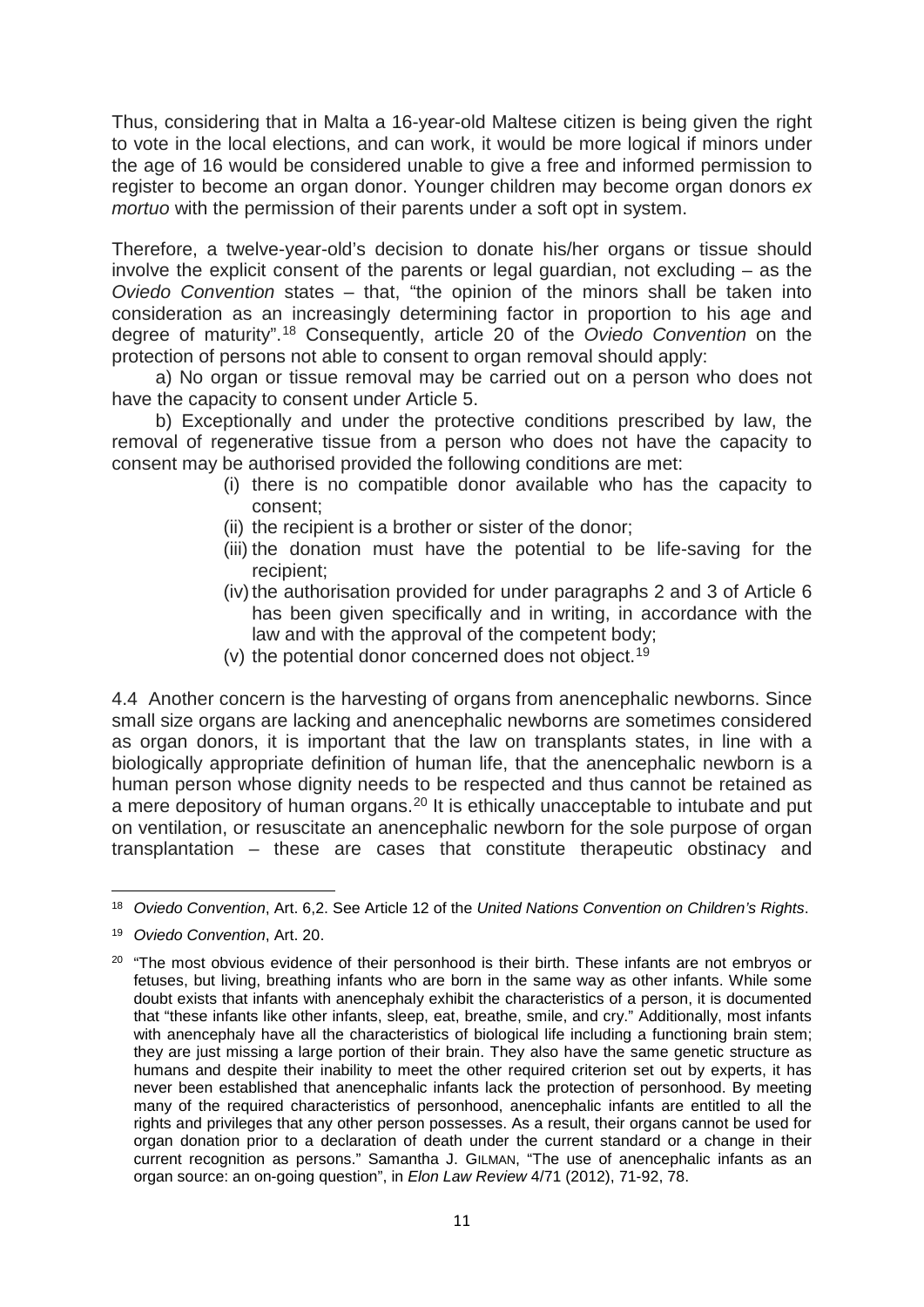exploitation of a human being. The anencephalic infant should be given ordinary care until his/her death occurs naturally. Despite that no ethical difficulty exists to procure organs from anencephalic foetuses or newborns after death, the ethical problem persists because to date it is very difficult to use the accepted criteria of determination of death that apply for adults and children to anencephalic persons.<sup>21</sup> Consequently, it is suggested that the White Paper prohibits that anencephalic persons be considered for organ donation.

# 5. **Recommendations**

The concept of organ donation, being a voluntary gift, must be retained and protected. Indeed, potential donors should feel that they are initiating the act rather than being forced by legislation to donate on the ground of a presumed consent. The new legislation should *strengthen the opt-in system*.

The system should allow the family of the deceased to continue to play an active role in the procurement process so that the donation would not simply be as an act of generosity on the part of an individual but as a generous gesture on the part of one's family as well. In those instances where an individual has registered as a donor, the family should be consulted as a sign of respect for the next-of-kin and possibly to gather the information that family members may have with regard to the health of a potential donor. In the case of somebody dying without having registered to be a donor, his or her organs may be removed only with the consent of his or her family.

The opt-out system is complex, gives rise to several difficulties and is very costly to implement. These resources could be better utilzed if directed towards the continuing improvement of the opt-in system.

The following recommendations spell out the measures that need to be taken (a) to promote the opt-in system, (b) to manage it more efffectively and (c) to ensure an on-going review:

# 5.1 **Promotion**

The opt-in system may be promoted in several ways. The following may be mentioned:

- (i) Legislating to give legal validity to the donor card, while providing the necessary tools that can help relatives to cooperate in the deceased person's act of gift;
- (ii) Educating the public about the various aspects of organ donation;
- (iii) An on-going educational campaign to encourage donors to inform relatives about their decision so that the latter may be able to accept the donors' wish;
- (iv) Offering better training to doctors and nurses to deal with potential donors and their families;
- (v) Initiating an ethical debate on non-heart beating organ donation among healthcare professionals and the general public;
- (vi) Having a law that is fair and seen to be fair by the public;

<span id="page-11-0"></span><sup>21</sup> MEDICAL TASK FORCE ON ANENCEPHALY, "The Infant with Anencephaly", in *The New England Journal of Medicine* 322 (1990), 669-673.  $\overline{a}$